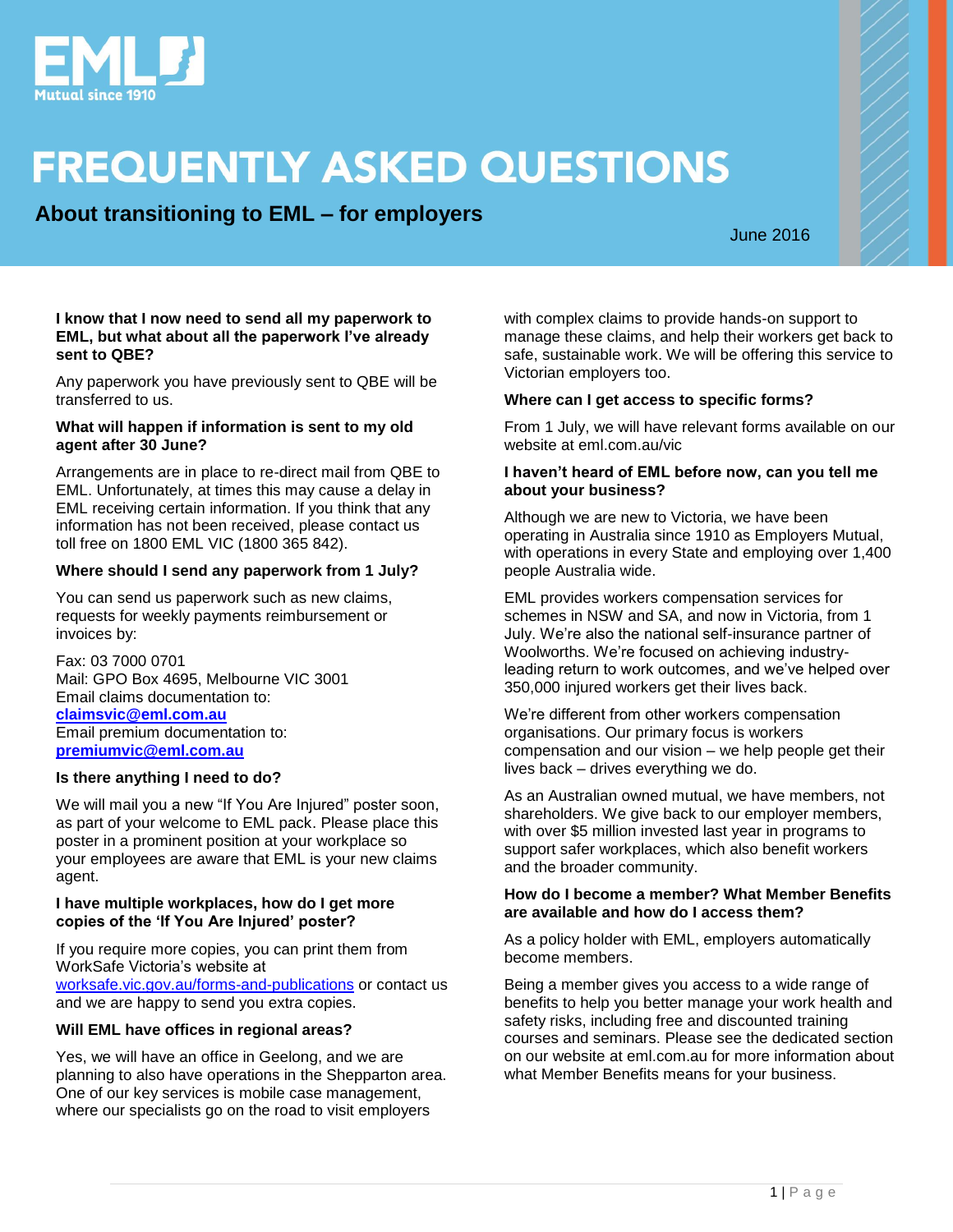# **FREQUENTLY ASKED QUESTIONS**

## **About transitioning to EML – for employers**

## **Premium**

### **How do I get a Certificate of Currency?**

You can download it from WorkSafe Victoria's website at worksafe.vic.gov.au by visiting the Insurance & Premiums page, or we can issue a certificate for you after 1 July 2016 on request. Email our team at: **[premiumvic@eml.com.au](mailto:premiumvic@eml.com.au)**

#### **It's premium renewal time, will my transfer to EML affect this?**

No, your WorkCover insurance policy will automatically continue – you don't need to take any action. WorkSafe Victoria will send your premium renewal pack as usual – either by post or via email if you have registered to receive documentation electronically. This pack is due to be sent in early July.

#### **Will my premium change because my WorkCover insurance has been transferred to EML?**

No. All agents, including EML, operate under the same Victorian legislation governing the calculation of WorkCover insurance premiums. Premiums are recalculated for all employers each financial year and therefore most employers will see some change in their premium for the 2016/17 year. There are a number of factors that determine changes, including your remuneration increasing or decreasing or changes to industry rates. For information about how your premium will be calculated for 2016/17, visit WorkSafe Victoria's website [Insurance & Premiums/Calculating Your](http://www.worksafe.vic.gov.au/insurance-and-premiums/calculating-your-insurance-premium/workcover-insurance-201617)  [Insurance Premium](http://www.worksafe.vic.gov.au/insurance-and-premiums/calculating-your-insurance-premium/workcover-insurance-201617) page.

#### **My business had a really bad claim a couple of years ago, which will stop affecting my premium in 2016/17. Will EML look at this history and charge a higher premium?**

No. All agents operate under the same Victorian legislation governing the calculation of WorkCover insurance premiums. An employer's claims data as at the end of March 2016 will be used to calculate their insurance premium for 2016/17.

### **Claims management**

#### **When will I know who my case manager will be? Will my workers know about the change to EML?**

Your new EML case manager will contact you in July. Yes, we have sent all workers with active claims a welcome letter to let them know that their new case manager will contact them in July and providing our contact details for any queries in the meantime.

This letter follows on from WorkSafe Victoria's communication to workers and employers in late April announcing the agent change.

#### **I have a difficult claim that my current agent understands. How will EML make sure it is managed properly?**

We are working closely with QBE to ensure a smooth transition process, including reviewing any outstanding claim activity as a priority, with a particular focus on complex claims. EML has over 100 years' experience and our primary focus has always been workers compensation – our people are specialists who are dedicated to providing superior support and service. We currently manage workers compensation for schemes in NSW and SA, and we have experience in successfully managing large scale transitions.

#### **I have a new claim that is being investigated – will you meet the timeframes for making the decision?**

We're working in partnership with QBE to facilitate decision making and ensure that timeframes are met.

#### **I have a claim where there is action underway to terminate benefits, how is EML going to deal with this?**

As part of transition, EML will systematically review all claims and prioritise activity accordingly.

#### **I have a claim that is going to conciliation/court – how can I be assured that EML will manage it effectively?**

We are actively working with QBE to ensure the smooth transition of claims, and to ensure we're aware of the key dates in conciliation and court processes. We're also liaising with the Accident Compensation Conciliation Service (ACCS) to ensure there is no disruption to conciliation services.

#### **My worker has a conciliation matter in progress. Will the transfer of my WorkCover insurance to EML delay this?**

We don't expect conciliation conferences to be affected by the change. If a conciliation conference is scheduled it will proceed unless you are contacted by the ACCS.

If you have questions about a conciliation matter, please contact the ACCS on 9940 1111 or freecall 1800 635 960. Alternatively, you can email [info@conciliation.vic.gov.au.](mailto:info@conciliation.vic.gov.au)